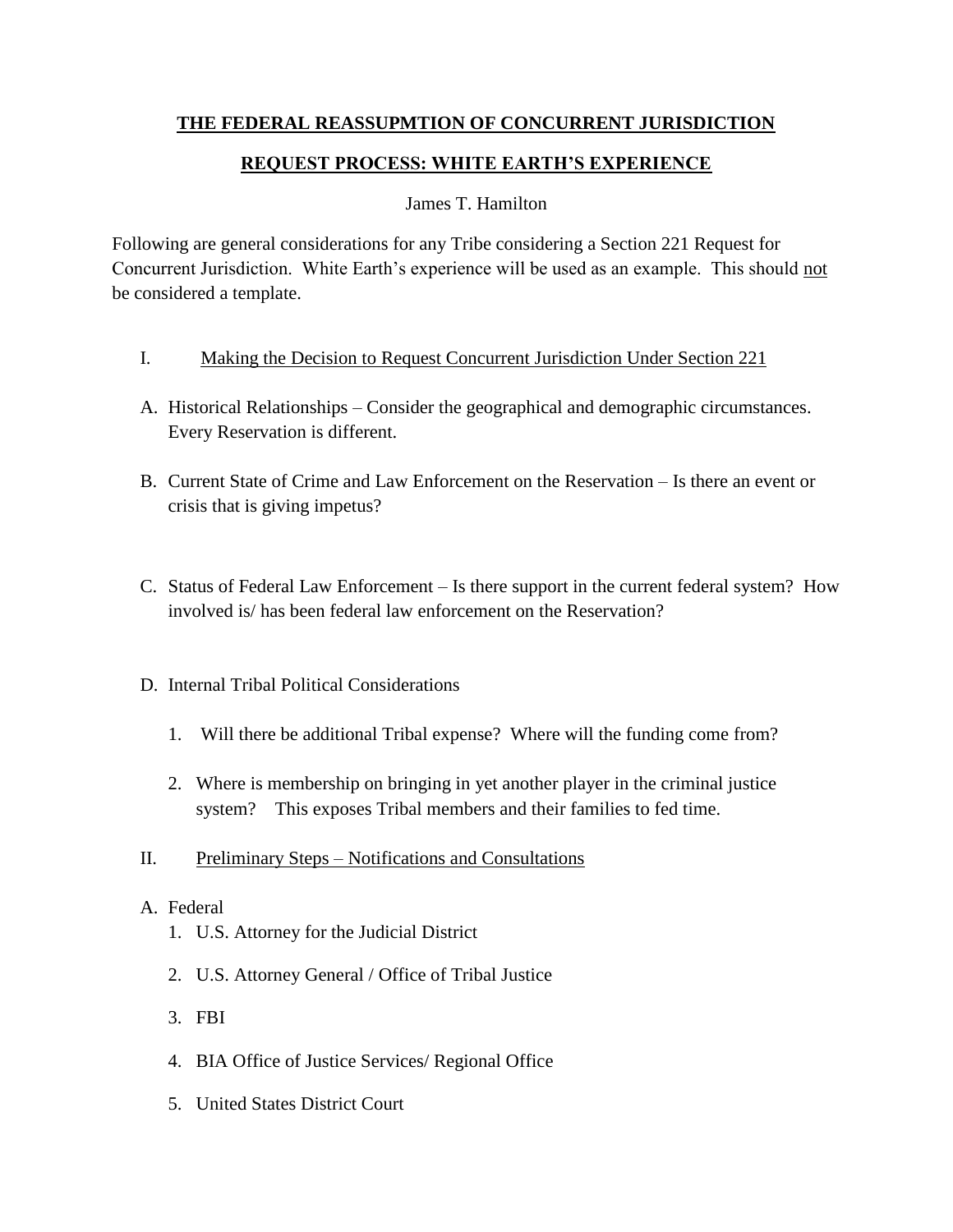### B. State

- 1. State Bureau of Criminal Administration
- 2. Attorney General
- C. County and Municipal
	- 1. Sheriff and Local Police
	- 2. District Attorney

### III. Tribal Law Enforcement Planning and Determinations

### A. Law Enforcement

- 1. Cross Deputization Agreements
- 2. Regional Federal Presence, (or lack thereof), and Tribal Expense
- 3. Special Federal Commissions for Tribal Officers under 25 U.S.C. § 2804(a)

### B. Prosecution

- 1. Tribal / federal coordination for data collection/ evidence
- 2. Appointment of Tribal Attorneys as Special Prosecutors under 28 U.S.C. § 543(a)

## C. Adjudication

- 1. Consider the Distance
- 2. Operational Concerns for Federal Courts
- IV. Structure and Drafting of A Request
- A. Basic Geographic and Demographic Information
- B. Governmental Structure and Resources
- C. Current Conditions of Law and Order on the Reservation There is value in both statistical and anecdotal evidence. Include the state jurisdictional background under P.L. 280.